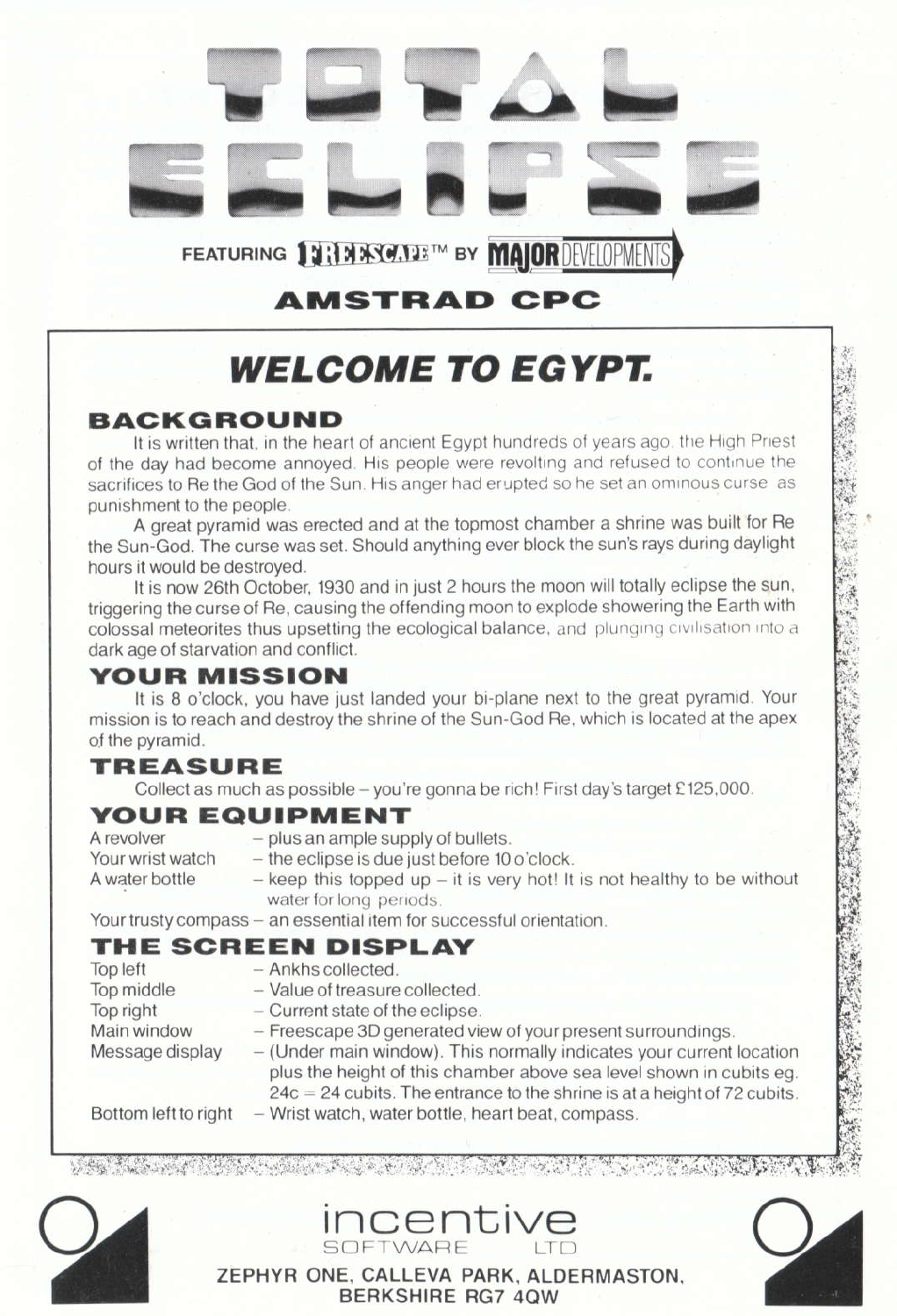## 26th OCTOBER 1930, EGYPT.

After a three day journey involving most methods of transport one can think of, and a few one probably would not like to, I arrived at Ankh-Arah village. It was a fairly typical North African town, with dry dirt streets, square whitewashed houses, and a stone well in the main square.

I jumped clumsily down from my "taxi" and payed the camel driver his money. Doing a quick calculation in my head I came up with the same answer as when I started the journey - five shillings and sixpence for a six mile camel ride. Captive markets such as helpless English Archaeologists obviously lend themselves to exploitation by the locals . . . oh, well. At least I had learned the knack of getting off a camel without landing on my head, and that probably lowered the price by sixpence or so.

The driver unstrapped my two cases and let them drop to the ground. Without any ado he spurred his camel, turned about and was gone, leaving me looking rather lost in a slowly settling cloud of dust.

I retrieved my cases and set off in search of somewhere to stay.

It took me twenty minutes to find the only inn in the village: a small sandstone building like all the others, with two bedrooms, a hole in the ground for a latrine and enough insect life to set the whole English population scratching themselves. One of these was the owner, who charged in similar vein to the camel driver, and grudgingly showed me my room.

Although the straw-stuffed bed was scratchy and lumpy, I fell asleep almost immediately, intending to get up early the next day in order to start my exploration of the gigantic pyramid, which stood in the dried up river valley a couple of miles to the south of the village. That should give me a few hours at least before the eclipse.

As I drifted off to sleep, I dreamily wished that I had brought an alarm clock.

I need not have worried. The innkeeper's cockerel awoke me far too early in the morning for my liking. Silently cursing it and the population of bedbugs in the mattress, <sup>I</sup> dressed and packed my equipment for the day. In a sudden fit of self-reflection, I noted how calmly I was taking it all. The End of the World is, after all, not your normal run-of-the-mill sort of problem. Panicking would have achieved little, so I held back the urge to do so.

The sun was just creeping sleepily over the horizon as I left the hotel and turned south along the little-used track that ran to the only airfield within twenty miles.

The mechanic who seemed to be the only inhabitant of the place showed me to their only plane. "Tiny" had called ahead and arranged everything in advance, so all I had to do was pay for it. Again.

It was a clapped-out Sopwith Camel. As I climbed into the cockpit, I reflected that, in Egypt, you tend to find yourself travelling by Camel most of the time. The mechanic heaved on the propellor several times before the plane's engine spluttered into life, and only just managed to jump clear of the blades as I rolled forward. I am not an experienced aviator and had no real idea as to the practical value of chocks.

Still, he seemed unharmed and gave me a friendly wave as I passed overhead.

At least, I think it was friendly.

It was still early morning by the time I reached the pyramid, and I stood in awe al its base, looking up at its silhouette against the sky. By squinting into the sun I could just make out the tiniest sliver of crescent moon, which would soon eclipse the sun.

All the other exploration work I had conducted had been very much smaller than this, and took months of painstaking effort, researching and training.

It was too big. I would never make it in time. The shrine that "Tiny" had identified was right at the apex.

Skirting the base of the pyramid, I saw the door into the ante-chamber . . .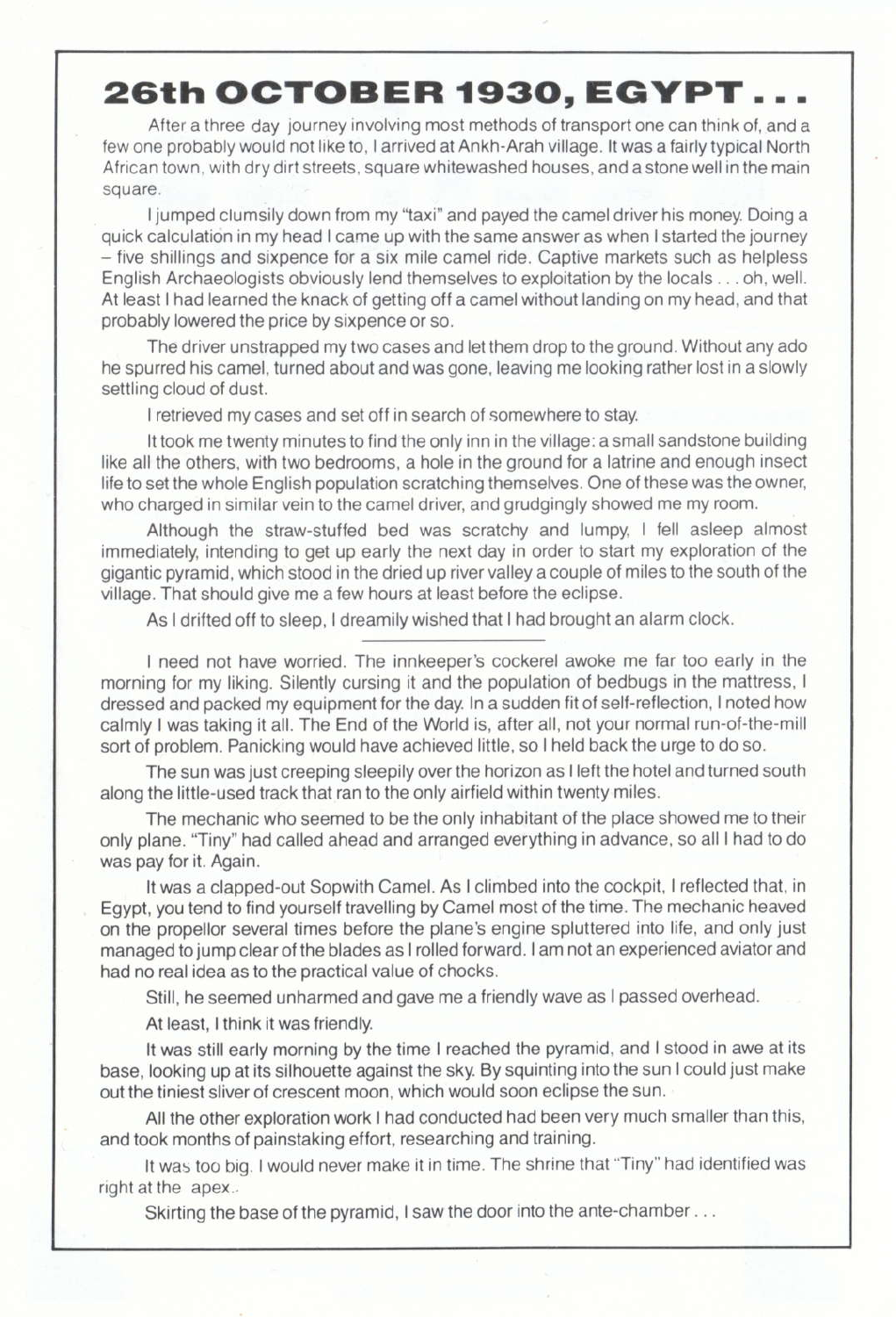#### **LOADING**

#### **AMSTRAD CPC CASSETTE**

Reset the computer by pressing the CTRL, SHIFT and ESC keys at the same time. Put the cassette into the recorder, then rewind, press the CTRL and small ENTER keys together and then press the recorder's PLAY button followed by any key.

**DISC** 

Insert the disc into the disc drive then type RUN "DISC" (ENTER).



#### **ACKNOWLEDGEMENTS**

Total Eclipse has been designed and programmed by Maior Developments. Chris Andrew, Ian Andrew, Sean Ellis & Paul Gregory, Cover Artwork by Steinar Lund, Additional Artwork & Design by Peter Carter, Additional contributions by Kim Carpentier, Helen Andrew, Andy Tait & Mary Moy.

#### WARRANTY

If Total Eclipse fails to load, please return the actual disc or tape only, ensuring it is protected in the post to the address below and it will be replaced free of charge. This offer does not affect your Statutory rights: Incentive Software Ltd. Zephyr One. Calleva Park, Aldermaston, Berks, RG7 4QW

### **NOTICE**

C1988 Incentive Software Ltd

The enclosed software product, all associated artwork and documentation is copyrighted. All rights are reserved by Incentive Software Limited. Unauthorised copying, hiring, lending, performance and broadcasting are strictly prohibited.

11:1 MAY MTE™ is a trademark of Incentive Software Limited.

#### **ALSO**

Also from Incentive – Driller featuring Freescape,™ price £14.95 cassette, or £17.95 disc and Dark Side price £9.95 cassette, £14.95 disc. Available from all leading retailers or direct from Incentive POST FREE.